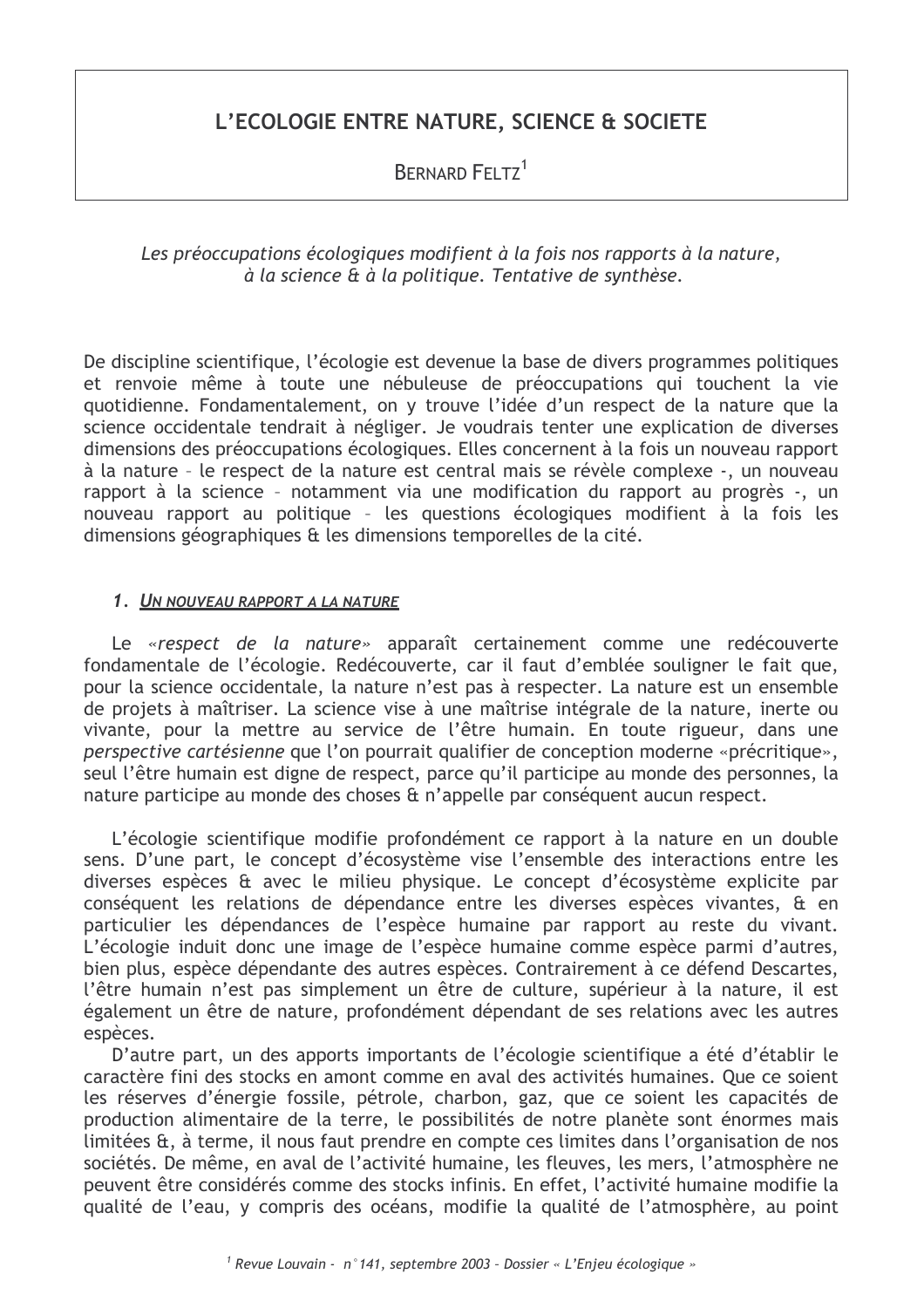d'avoir un impact sur le climat, modifie le rapport aux autres espèces, au point d'induire une crise majeure au sein de la biodiversité.

L'écologie scientifique induit par conséquent un autre rapport à l'environnement. La nature doit être respectée. Respecter la nature, pour l'écologie scientifique, c'est prendre en compte les contraintes écologiques, analyser l'impact d'une activité économique sur l'environnement & promouvoir un mode de fonctionnement «durable», c'est-à-dire compatible avec les contraintes environnementales. Dans cette conception écologique scientifique du rapport à la nature, l'être humain reste fondamentalement dans le rapport fonctionnel d'utilisation de la nature, même si, à la différence du rapport cartésien, il prend en compte la finitude liée au concept d'écosystème.

#### Un Patrimoine

Un troisième rapport à la nature intègre, de manière décisive, les dimensions esthétiques & symboliques de la nature. L'envol du groupe d'oiseau, la majesté d'un arbre multicentenaire, la profusion de la forêt équatoriale ou tempérée, la force des embruns de la mer, la grandeur d'un paysage de montagne... ces émotions liées à des expériences partagées nourrissent le respect de la nature. La nature est à respecter, non seulement parce que nous en dépendons, mais également pour elle-même, pour la beauté qu'elle propose dans sa manière de s'offrir à nous.

Au-delà du rapport strictement fonctionnel, la prise en compte de la dimension esthétique ouvre à un nouveau rapport au monde, à une nouvelle manière de respecter. C'est ce que vise le concept de «patrimoine». Considérer certains sites naturels comme faisant partie du patrimoine mondial, au même titre que diverses réalisations humaines, montre bien cette importance d'un respect qui prend en compte cette valeur «intrinsèque» de la nature. Ceci dit, dans ce nouveau rapport, l'être humain reste bien à l'origine de l'attitude de respect. C'est l'être humain, en fonction de ses émotions & du système de valeur qu'il établit, qui décide de respecter la nature, de rendre certains sites particulièrement protégés. On reste donc dans le cadre d'une éthique à la fois anthropocentrique & anthropogénique : l'être humain est à la fois la valeur centrale & l'auteur de l'éthique.

Cette dernière présupposition est remise en cause par les tenants d'une quatrième conception du rapport à la nature, la Deep Ecology. Pour la Deep Ecology, la valeur de référence qui s'impose aux hommes, c'est la nature, & en particulier l'Ecosystème Terre, considéré par certains comme organisme unique. Dans ce contexte, l'espèce humaine est une espèce comme les autres, voire une espèce qui se développe dangereusement au détriment des autres espèces. La Deep Ecology refuse donc de donner un statut de privilégié à l'être humain dans la nature : le spécéisme est une forme de racisme qui porte sur les autres espèces. Dans ce contexte, il s'agit par conséquent de promouvoir une attitude de respect de la nature qui voit en toute intervention de l'humain une interférence néfaste, un artifice. Respecter la nature, c'est ne pas la toucher & cette attitude s'impose à l'humain puisque l'écosystème Terre est l'unité de référence. La Deep Ecology refuse donc à la fois l'anthropocentrisme, une éthique centrée sur l'être humain, mais également l'anthropogénisme, le fait que l'être humain se donne à luimême une éthique: l'éthique lui est imposée par la nature.

Devant un tel éventail de rapports à la nature, rencontrés variablement selon diverses appartenances sociales, on comprend que les questions liées à l'écologie soulèvent des débats qui débouchent difficilement sur une position de consensus.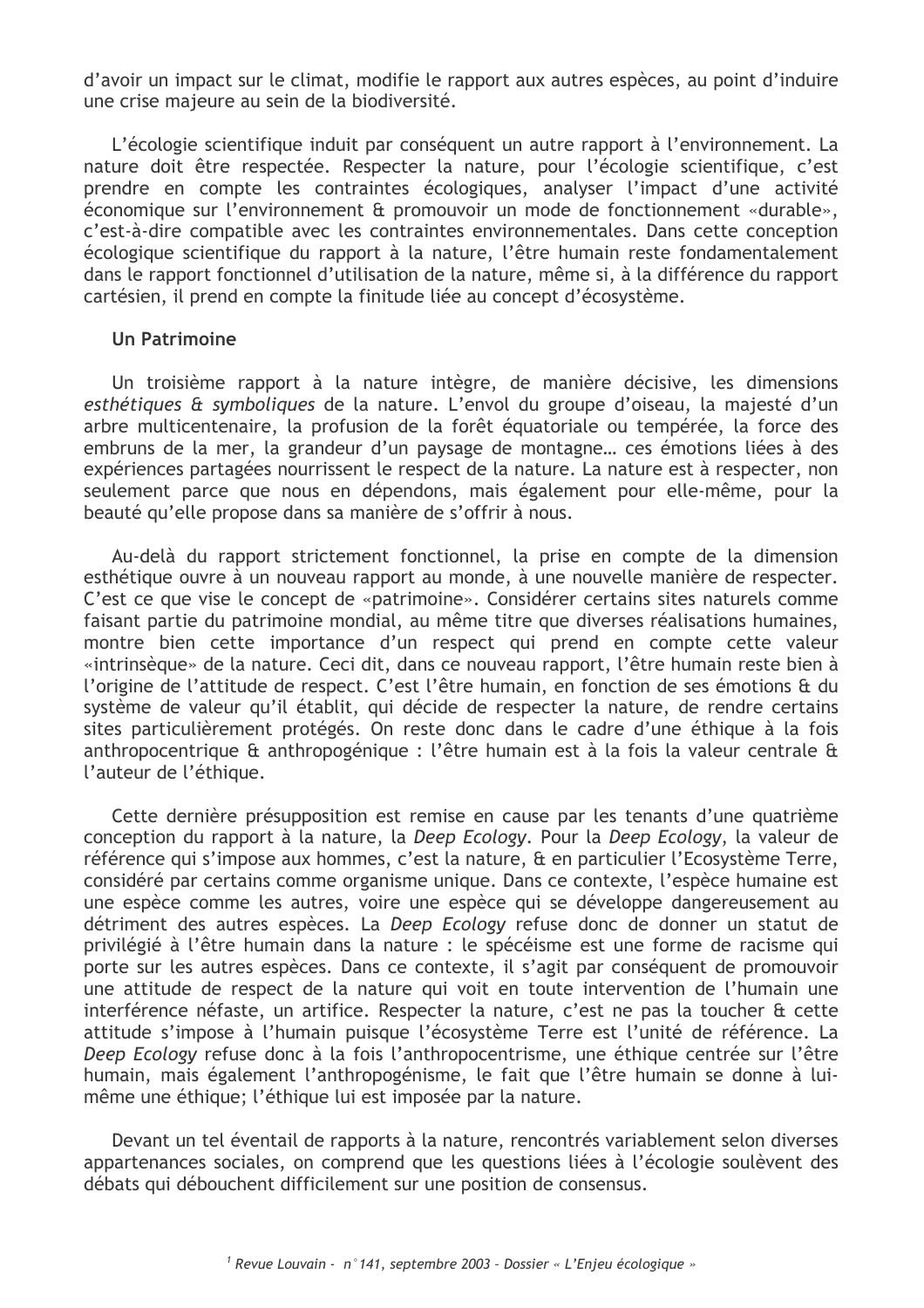On peut considérer que la prise en considération des dimensions symboliques & esthétiques répond le mieux à une prise au sérieux de la question écologique dans ses multiples dimensions, tout en préservant la position centrale de l'être humain dans l'approche éthique.

### <u>2. Un nouveau rapport a la science</u>

Alors même que la démarche écologique participe de la méthodologie scientifique, il est important de constater qu'elle induit paradoxalement un autre rapport à la science elle-même. En effet, les analyses écologiques, qu'elles portent sur le climat, la biodiversité, la qualité des eaux souterraines, la qualité de l'alimentation, montrent que toute nouveauté technologique n'est pas nécessairement favorable à un mieux être pour l'homme. Depuis les 18<sup>ème</sup> & 19<sup>ème</sup> siècles, l'idéologie du progrès par la science induit l'image d'une corrélation immédiate entre innovation technologique & développement sociétal. Toute nouveauté technique contribue au progrès & au bien-être de l'humanité.

Les analyses écologiques mettent en évidence les effets non prévus de diverses innovations technologiques. Oue ce soient les impacts des CFC sur la couche d'ozone, que ce soient les phénomènes d'eutrophisation liés à un surplus de matières organiques dans les fleuves, que ce soient les pollutions des nappes phréatiques liées aux excès de d'engrais en agriculture, tous ces phénomènes sont mis en évidence par les analyses écologiques & mettent en cause des procédures de production qui recourent aux techniques les plus avancées.

A partir de la fin du 20<sup>ème</sup> siècle, une dissociation est apparue entre innovation technique & progrès sociétal. Le mythe du progrès par la technologie est toujours bien vivant, mais l'idée s'impose que ce lien n'est pas automatique & que toute innovation technologique doit faire ses preuves d'innocuité sur le plan de la santé & sur le plan des conséquences environnementales avant d'être qualifiée de progrès. On entre donc dans une ère de rapport critique à la science & au concept de progrès lui-même. U. Beck parle de cette attitude en termes de «modernisation réflexive», qui caractérise notre société & son rapport particulier au risque technologique.

## 3. UN NOUVEAU RAPPORT AU POLITIQUE

Dans le domaine du politique, l'écologie modifie profondément le rapport à l'espace & le rapport au temps. Les phénomènes écologiques prennent peu en compte les frontières nationales. Dans des domaines tels que la qualité des eaux, des fleuves, les nuages radioactifs, ou l'effet de serre, le territoire national constitue une référence peu pertinente. En fait, le territoire de référence est tributaire du phénomène étudié : par exemple, les bassins fluviaux déterminent les relations aux eaux de surface. Plus fondamentalement, cependant, l'unité de référence est bien l'écosystème Terre, de telle sorte qu'il a sens à dire que l'écologie induit un principe d'universalité au niveau politique.

Le concept de «monde-village», sans doute également porté par les médias & lié aux interconnexions informatiques, s'impose de manière déterminante lorsque l'on considère les problèmes écologiques. Et ce plan est particulièrement révélateur de dimensions importantes de choix politiques. Il ne fait pas de doute qu'un enjeu fondamental des accords de Kyoto est de faire accepter de fortes contraintes aux politiques nationales afin de préserver un bien-être collectif, international. Signer Kyoto, c'est reconnaître la